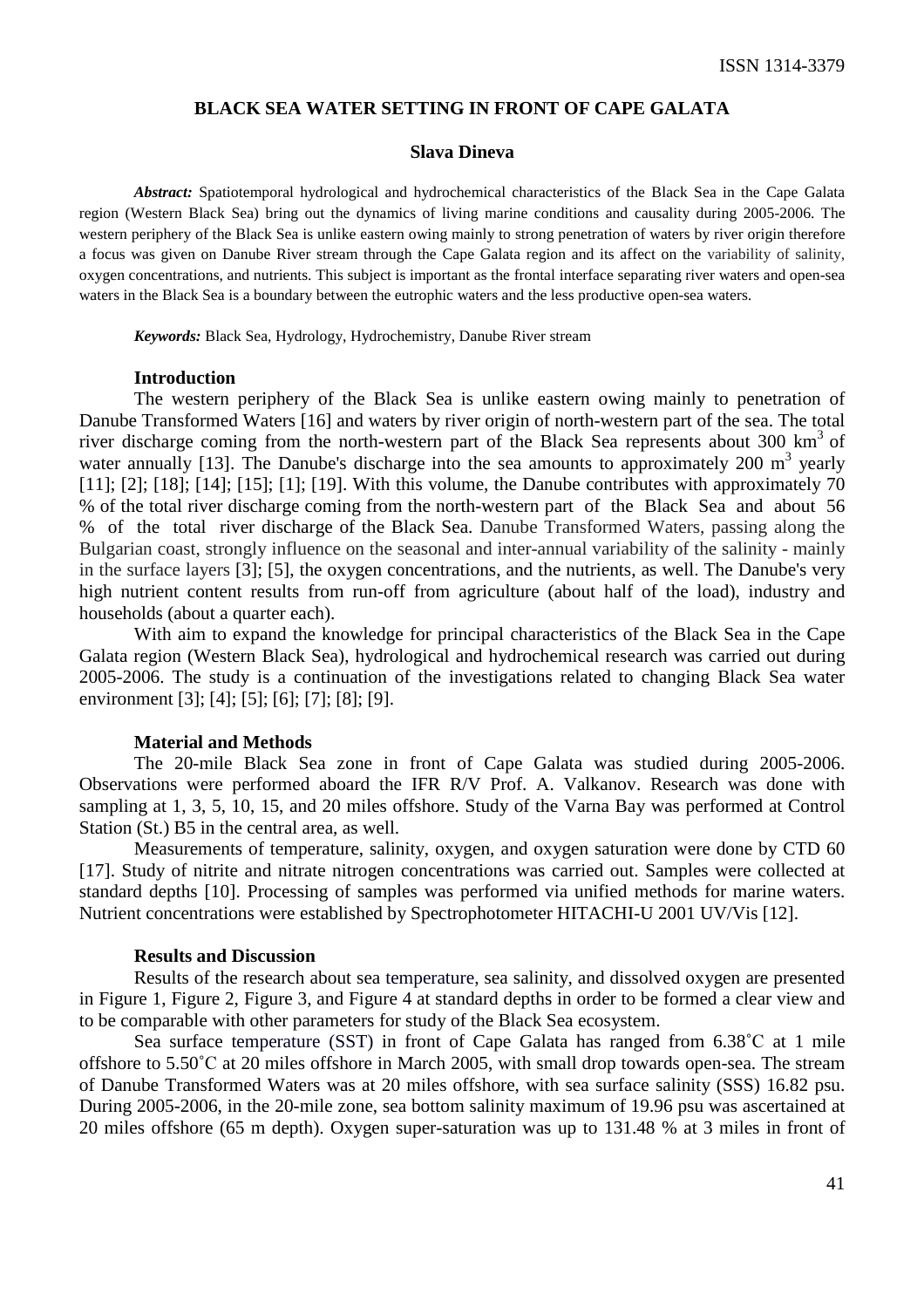Cape Galata although the salinity was high -18 psu. Nutrient concentrations have varied in broad bounds (Figure 5).



**Figure 1.** Black Sea temperatures in the 20-mile zone in front of Cape Galata and at the Control St. B5 in the Varna Bay during 2005-2006

42 In April 2005, SST was 10.07<sup>°</sup>C in the 15-mile zone and 10.87<sup>°</sup>C at St. B5. Owing to reduced Danube River discharge, salinity was high. Drop in oxygen saturation at 3 and 15 miles offshore was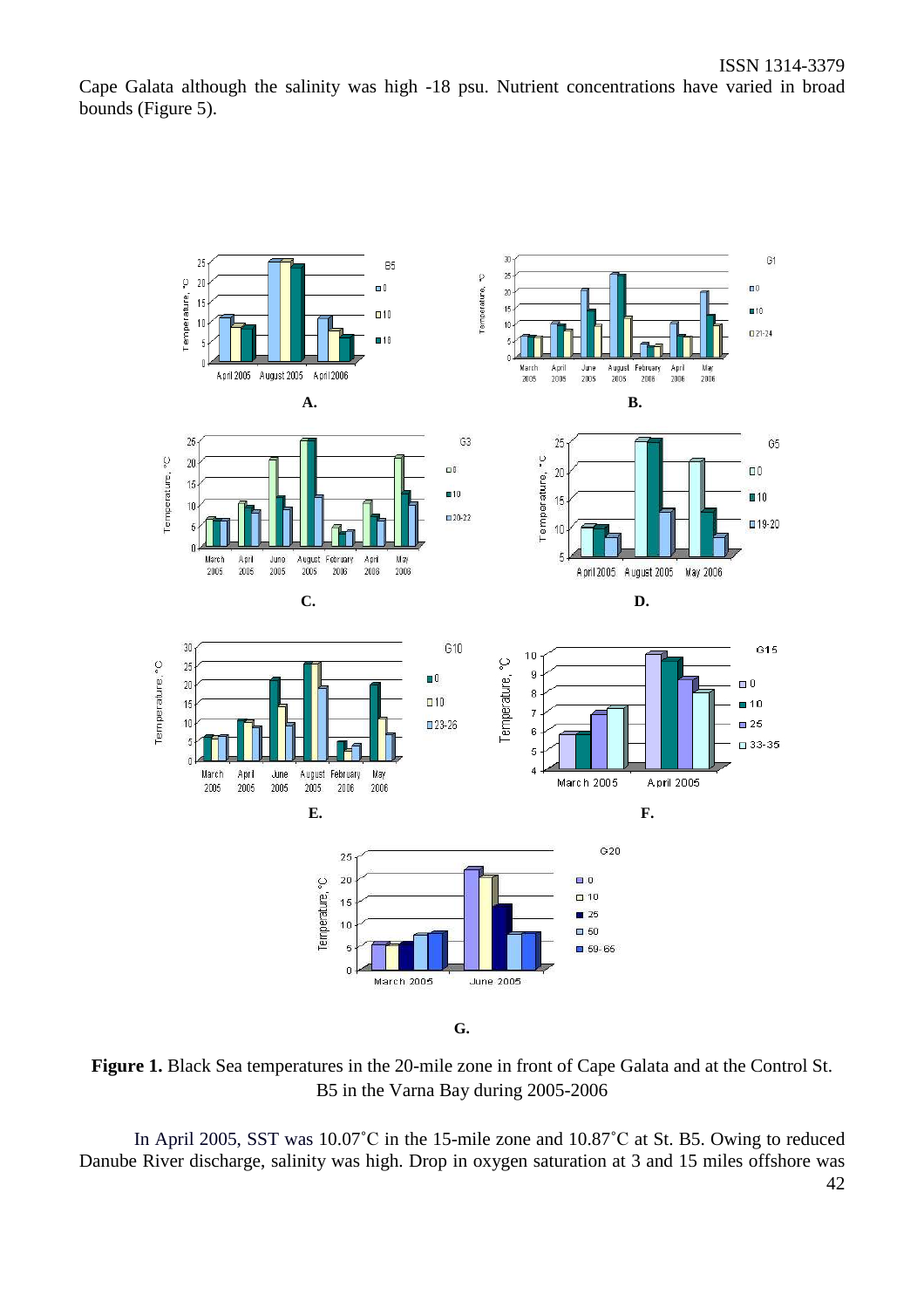ascertained as oxygen deficit was significant even in the surface waters - 84.68 % saturation at 3 miles and 72.04 % saturation at 15 miles. Nutrient load was strongest in the Varna Bay, with 0.58  $\mu$ M nitrite nitrogen concentration and 2.58 µM nitrate nitrogen concentration in the surface - bottom layer.

SST was 20.87°C in the 20-mile zone in June. Danube River current was ascertained at 10 miles offshore, with increase in the east and the SSS minimum was at 20 miles offshore - 15.14 psu. Oxygen consumption has exceeded oxygen production at 1 mile in front of Cape Galata and oxygen concentration was in the range  $404.47 \mu M - 517.86 \mu M$  in the surface - bottom layer. Nutrient concentrations were higher in the 3-mile zone -  $0.72 \mu M$  nitrite nitrogen and  $2.25 \mu M$  nitrate nitrogen in the surface - bottom layer.



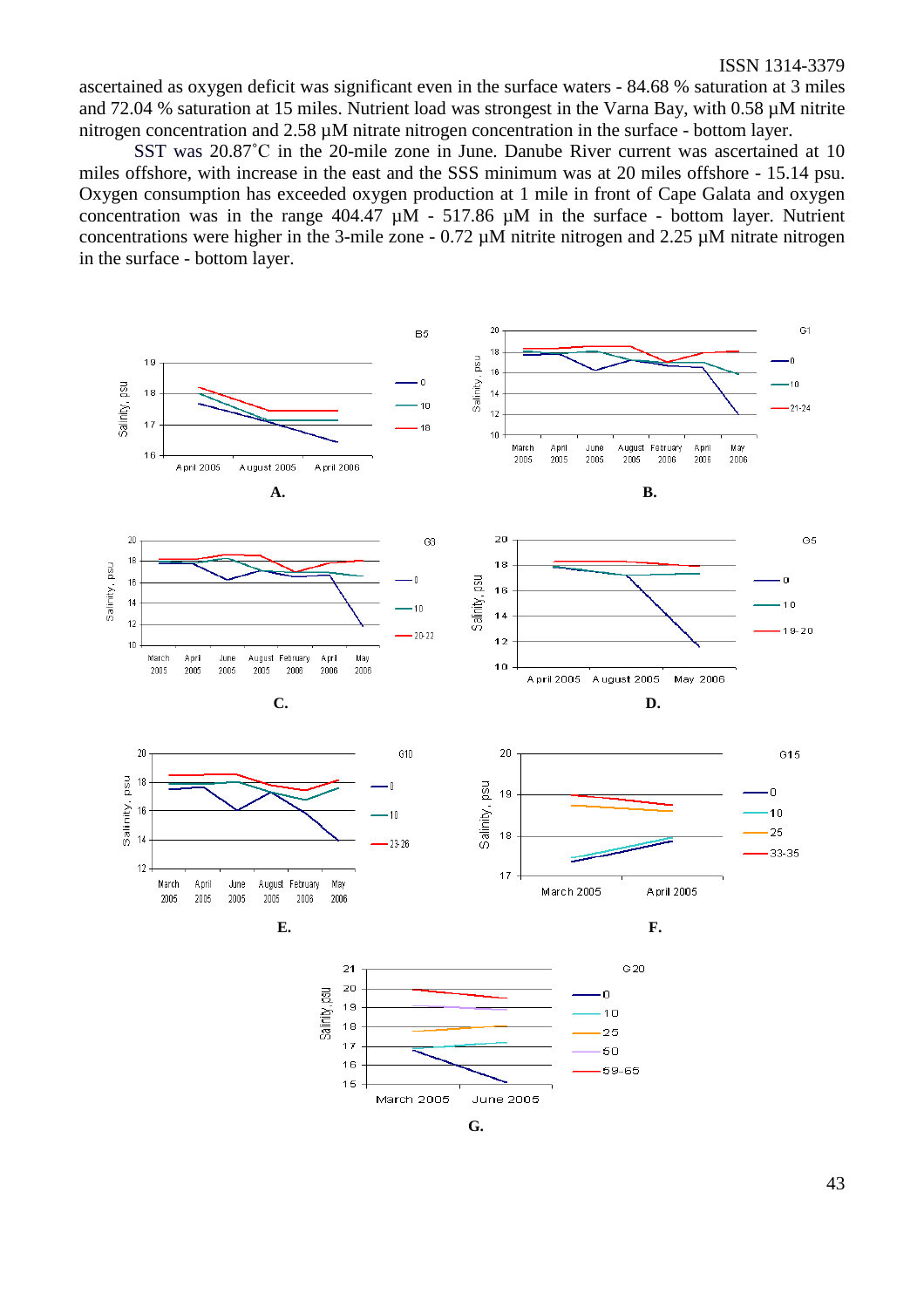**Figure 2.** Black Sea salinity in the 20-mile zone in front of Cape Galata and at the Control St. B5 in the Varna Bay during 2005-2006



**Figure 3.** Dissolved oxygen concentrations in the 20-mile zone in front of Cape Galata and at the Control St. B5 in the Varna Bay during 2005

Varna Bay waters were warmed throughout the surface - bottom layer in August, with temperature range 24.69˚С - 23.21˚С. SST was 25.05˚С in the 10-mile zone in front of Cape Galata, while sea bottom temperature range was  $11.58^{\circ}$ C - 18.99<sup>°</sup>C. Due to reduced Danube's discharge, salinity was above 17 psu. Oxygen consumption has exceeded oxygen production throughout the 10 mile zone and surface-bottom layer of St. B5 as drop in oxygen saturation has reached 75.33 % even in the surface waters at 1mile offshore. Drop in nutrient fund has approached 0.17 µM nitrite nitrogen and 0.58 µM nitrate nitrogen in the surface - bottom layer of 10-mile zone. Similar nutrient concentrations - 0.18  $\mu$ M nitrite nitrogen and 0.63  $\mu$ M nitrate nitrogen in the surface - bottom layer were found out in the Varna Bay.



**Figure 4.** Dissolved oxygen concentrations in the 20-mile zone in front of Cape Galata and at the Control St. B5 in the Varna Bay during 2006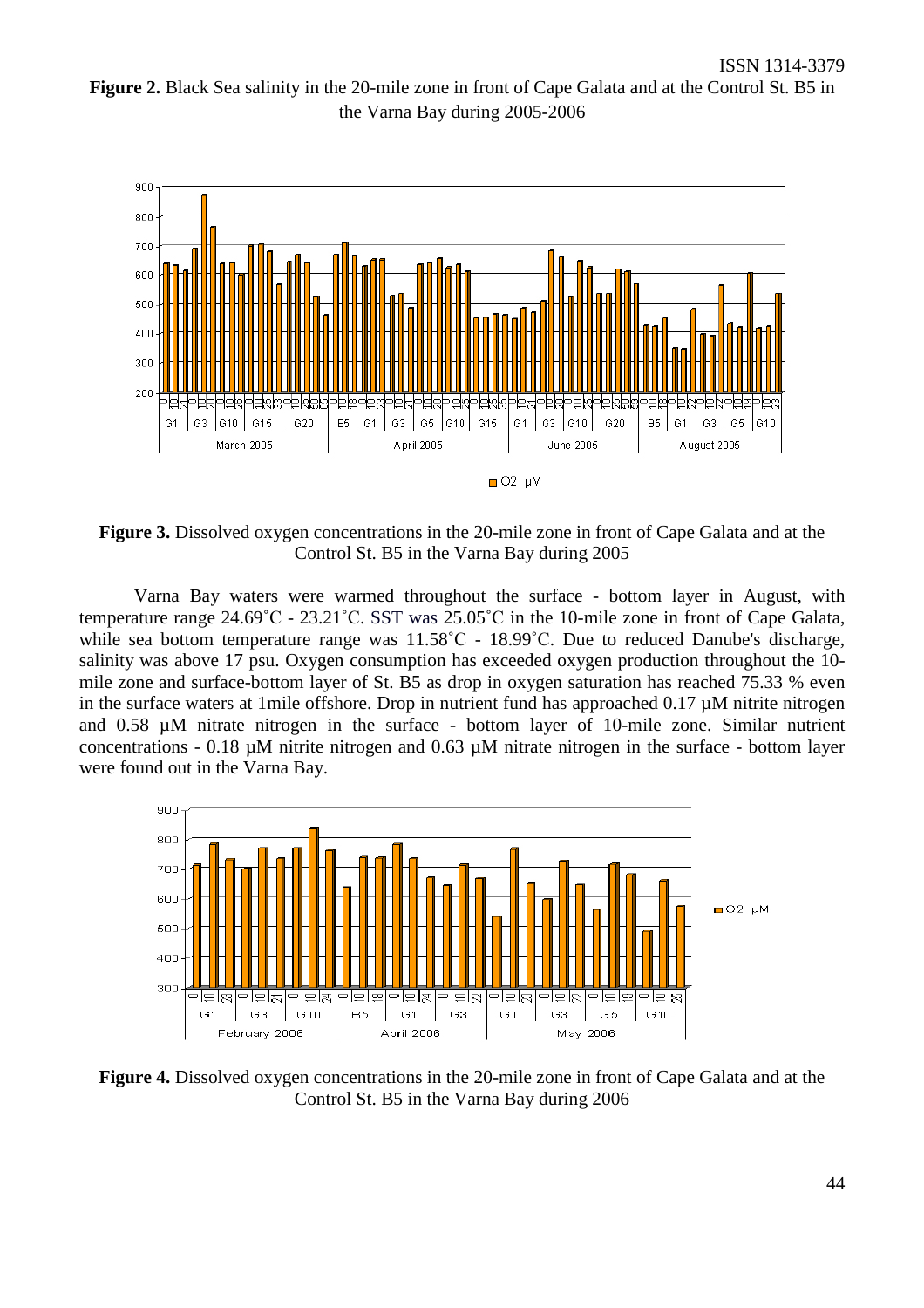SST has increased from  $4.02^{\circ}$ C at 1 mile offshore to  $4.78^{\circ}$ C at 10 miles offshore, with small drop into the bottom in February 2006. SSS minimum was at 10 miles in front of Cape Galata - 15.84 psu. During 2005-20006, sea bottom salinity minimum of 17.02 psu in the 20-mile zone was ascertained at 1 mile offshore (23 m depth). Dissolved oxygen concentrations were comparatively near to the norm. Nitrite nitrogen concentration was 0.32  $\mu$ M and nitrate nitrogen concentration - 1.22 µM in the surface - bottom layer of 10-mile zone (Figure 6).



**Figure 5.** Concentrations of NO<sub>2</sub>-N and NO<sub>3</sub>-N in the 20-mile zone in front of Cape Galata and at the Control St. B5 in the Varna Bay in 2005

Like 2005, SST in the coastal and bay waters was above  $10^{\circ}$ C in April 2006, whereas drop in salinity was ascertained. Surface waters of nearest coastal zone at 1 mile offshore were most oxygen super-saturated - 124.19 %. Drop in nitrite nitrogen has reached 0.03  $\mu$ M at 3 miles offshore, 10 m depth and 0.05 µM in the bottom waters of St. B5.



**Figure 6.** Concentrations of  $NO<sub>2</sub>-N$  and  $NO<sub>3</sub>-N$  in the 20-mile zone in front of Cape Galata and at the Control St. B5 in the Varna Bay in 2006

In May 2006, SST was in the range 19.63 - 21.33°C in the littoral waters. Strong drop in SSS in the coastal zone reached 11.56 psu at 5 miles offshore. High horizontal salinity gradient of 0.5 psu mile<sup>-1</sup> was established in the 5-10-mile zone in front of Cape Galata. Oxygen super-saturation approached 131.71 % at 1 mile offshore, 7 m depth. Increase in nutrient concentrations has reached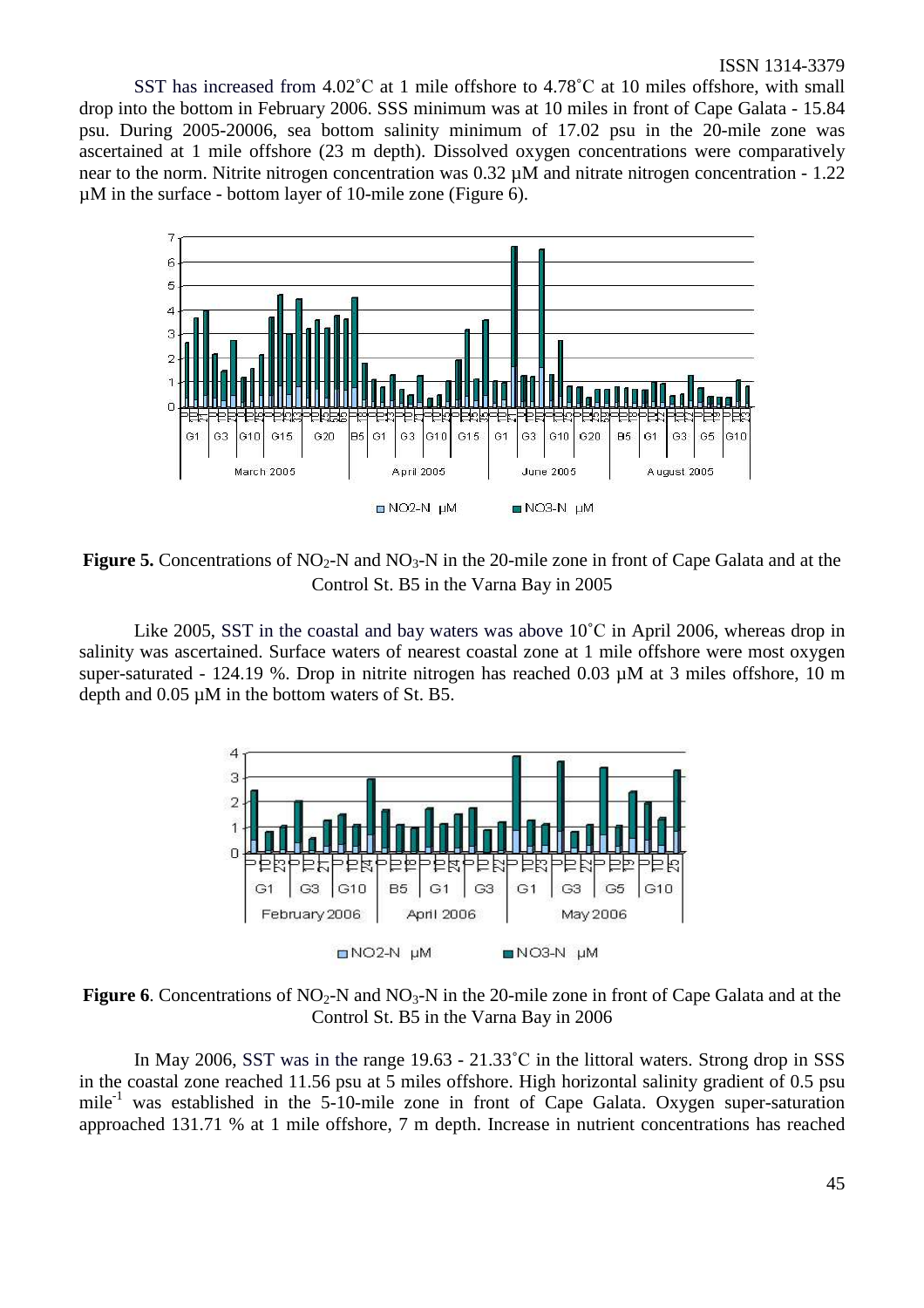# **Conclusions**

The variation in the Danube's discharge into the Black Sea has strongly affected salinity and has produced significant fluctuations in the distribution of nutrients in the littoral and nearby shelf zone.

The frame of sea temperature fluctuations was given by investigations in August and February. Varna Bay waters in the central deep area were warmed throughout the surface - bottom layer in August 2005, with temperature range 24.69˚С - 23.21˚С. SST was 25.05˚С in the 10-mile zone in front of Cape Galata, while sea bottom temperature range was 11.58°C - 18.99°C. SST has increased from 4.02°C at 1 mile offshore to 4.78°C at 10 miles offshore, with small drop into the bottom in February 2006.

The stream of Danube Transformed Waters was ascertained at different distance from the shore: in the 10-mile zone in May 2006, 10 miles offshore in February 2006, in the 10-20- mile zone in June 2005, and 20 miles offshore in March 2005, with dominant SSS in the range 15.14 psu (June 2005) - 16.82 psu (March 2005). Only in May 2006, due to spring maximum of Danube's discharge, strong drop in salinity in the 10-mile coastal zone approached 11.56 psu at 5 miles offshore and high horizontal salinity gradient of  $0.5$  psu mile<sup>-1</sup> was established in the 5-10-mile zone in front of Cape Galata. Owing to reduced Danube's discharge, salinity was high in April and August in 2005. Sea bottom salinity was in the range 17.02 psu (1 mile offshore, February 2006, 23 m depth) - 19.96 psu (20 miles offshore, March 2005, 65 m depth).

During 2005-2006, oxygen saturation was varyed from 70.49 % (March 2005; 20 miles offshore, 64 m depth) to 131.71 % (May 2006; 1 mile offshore; 7 m depth) throughout the 20-mile zone and surface - bottom layer of St. B5. Oxygen super-saturation was up to 131.48 % in the surface - bottom layer at 3 miles in front of Cape Galata although the salinity was high -18 psu in March 2005. In April 2005, drop in oxygen saturation at 3 and 15 miles offshore was ascertained as oxygen deficit was significant even in the surface waters - 84.68 % at 3 miles offshore and 72.04 % at 15 miles offshore. Oxygen deficit condition was established at 1 mile in front of Cape Galata in June 2005. Oxygen consumption has exceeded oxygen production throughout the 10-mile zone and surface - bottom layer of St. B5 as drop in oxygen saturation has reached 75.33 % even in the surface waters at 1mile offshore in August 2005. Surface waters of nearest coastal zone at 1 mile offshore were most oxygen super-saturated - 124.19 % in April 2006.

Nutrient concentrations have varied in broad bounds, especially in 2005. Due mainly to drop in consumption by phytoplankton, the nutrient fund was high in March 2005. Nutrient load was strongest in the Varna Bay, with 0.58 µM nitrite nitrogen concentration and 2.58 µM nitrate nitrogen concentration in the surface - bottom layer in April 2005. Nutrient concentrations were higher in the 3-mile zone - 0.72 µM nitrite nitrogen and 2.25 µM nitrate nitrogen in the surface - bottom layer in June 2005. Drop in nutrient fund has reached 0.17 µM nitrite nitrogen and 0.58 µM nitrate nitrogen in the surface - bottom layer of 10-mile zone in August 2005. Similar nutrient concentrations - 0.18 µM nitrite nitrogen and 0.63 µM nitrate nitrogen in the surface - bottom layer were found out in the Varna Bay. Drop in nitrite nitrogen has reached  $0.03 \mu M$  at 3 miles offshore, 10 m depth and  $0.05 \mu M$  in the bottom waters of St. B5 in April 2006. As in the sea the nutrient concentrations are result of different inputs and consumption by phytoplankton, increase in nitrite and nitrate nitrogen in comparison with the years in the beginning of XXI Century, when the concentrations were extremely low, might be owing to either rich nutrients Danube's water current and coastal sources or decreased consumption.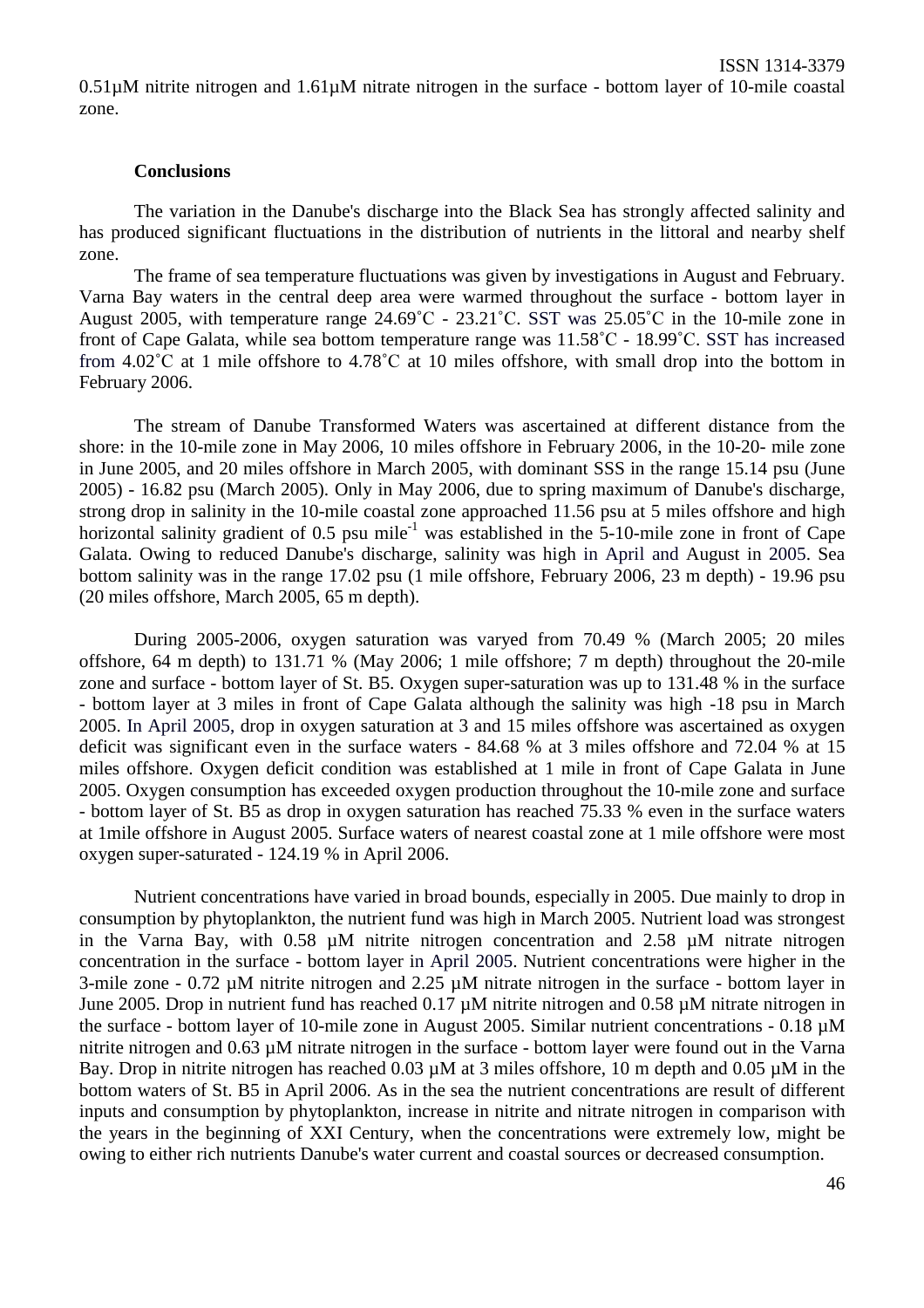# **References**

- [1] Bondar C., Blendea V., 1997. Water and Sediment Transport by the Danube into the Black Sea During 1840 - 1995, Proc. IOWBSRC Workshop on Black Sea Fluxes, Namik Cagatay Univ., Inst. of Marine Sci. and Management, Istanbul, June 1997, pp.58-63.
- [2] Dedkov A.P., Mozjerin V.I., 1984. Erosion and Sediments Run-off on the Earth, KSU Publishers, Kazan, 264 p.
- [3] Dineva S., 2005. Long-term evolution and trends of the hydrological and hydrochemical parameters in Bulgarian Black Sea waters during the period 1992-2000. Water Science & Technology, vol. 51, No 11, IWA Publishing, London, UK, 19–26.
- [4] Dineva S., 2006. Concentrations, dynamics and trends of all forms of nitrogen, including total inorganic nitrogen and total nitrogen in the Bulgarian Black Sea waters during 2001- 2003. C. Avanzini (Editor), Proceedings of MWWD 2006 –  $4<sup>th</sup>$  International Conference on Marine Waste Water Discharges and Coastal Environment - Antalya, Turkey, Publishing and Copyright: MWWD Organization**,** ISBN 9944-5566-0-2 (Abstract booklet), ISBN 9944- 5566-2-9 (Proceedings).
- [5] Dineva S., 2007. Long-term evolution of hydrochemical parameters in the Bulgarian Black Sea. PhD thesis. Burgas Prof. Dr. Assen Zlatarov University, Bulgaria.
- [6] Dineva S., 2008. Climate Extreme Impact on the Black Sea in front of the Bulgarian Coast in the Beginning of XXI Century. Proceedings of MWWD  $2008 - 5<sup>th</sup>$  International Conference on Marine Waste Water Discharges and Coastal Environment - Dubrovnik, Croatia, Publishing and Copyright: MWWD Organization, ISBN 978-9944-5566-3-7.
- [7] Dineva S., 2009. Impact assessment of climate change on the Varna Bay. Proceedings of the Institute of Fish Resources – Varna, Bulgaria, Vol. 27, 7-10.
- [8] Dineva S., 2010 a. Climate Change: outcomes related to the Black Sea. Proceedings of MWWD 2010 –  $6<sup>th</sup>$  International Conference on Marine Waste Water Discharges and Coastal Environment - Langkawi, Malaysia. Publishing and Copyright: MWWD Organization, ISBN 978-9944-5566-4-4.
- [9] Dineva S., 2010 b. Dynamics and trends of basic hydrological and hydrochemical parameters of the Black Sea in front of the Bulgarian coast in the beginning of XXI century. Proceedings of Union of scientists, Marine sciences, Varna, Bulgaria, 106-114.
- [10] Dineva S., 2011. Bulgarian Black Sea database management: hydrological and hydrochemical segment. Proceedings of Union of Scientists, Marine sciences, Varna, Bulgaria, pp. 117-122.
- [11] Gordeev V.V., 1983. River Flow into the Ocean and its Geochemistry Features, Nauka Publishers, Moscow, 160 p.
- [12] Hitachi, 1995. Model U-2001 UV/Vis Spectrophotometer. Users Manual. Hitachi instruments, USA.
- [13] Jaoshvili Sh., 1997. River Runoff and Sediment Discharges into the Black Sea, Proc. IOWBSRC Workshop on Black Sea Fluxes, Namik Cagatay Univ., Institute of Marine Science and Management, Istanbul, June 1997, pp. 29-38.
- [14] Mikhailov V.N., Mikhailova M.V., 1991. Regularity of Protruding Delta Formation on the Open Sea Coast, J. Vestnik MGU, Geography, 5, pp. 36-44.
- [15] Miliman J.D., Syvitski P.M., 1992. Geomorphic Tectonic Control of Sediment Discharge to the Ocean. The Importance of Small Mountainous Rivers. Journal of Geology, 100, pp. 525- 544.
- [16] Sapozhnikov V., 1992. Ecology of the Black Sea coastal zone. VNIRO, Collection of scientific works, Moscow, Russia, pp. 3-100.
- [17] Sea & Sun Technology GmbH, 2001. CTD 60, User Manual for the Standard Data Acquisition Program "SST-SDA", Germany, 46 pp.